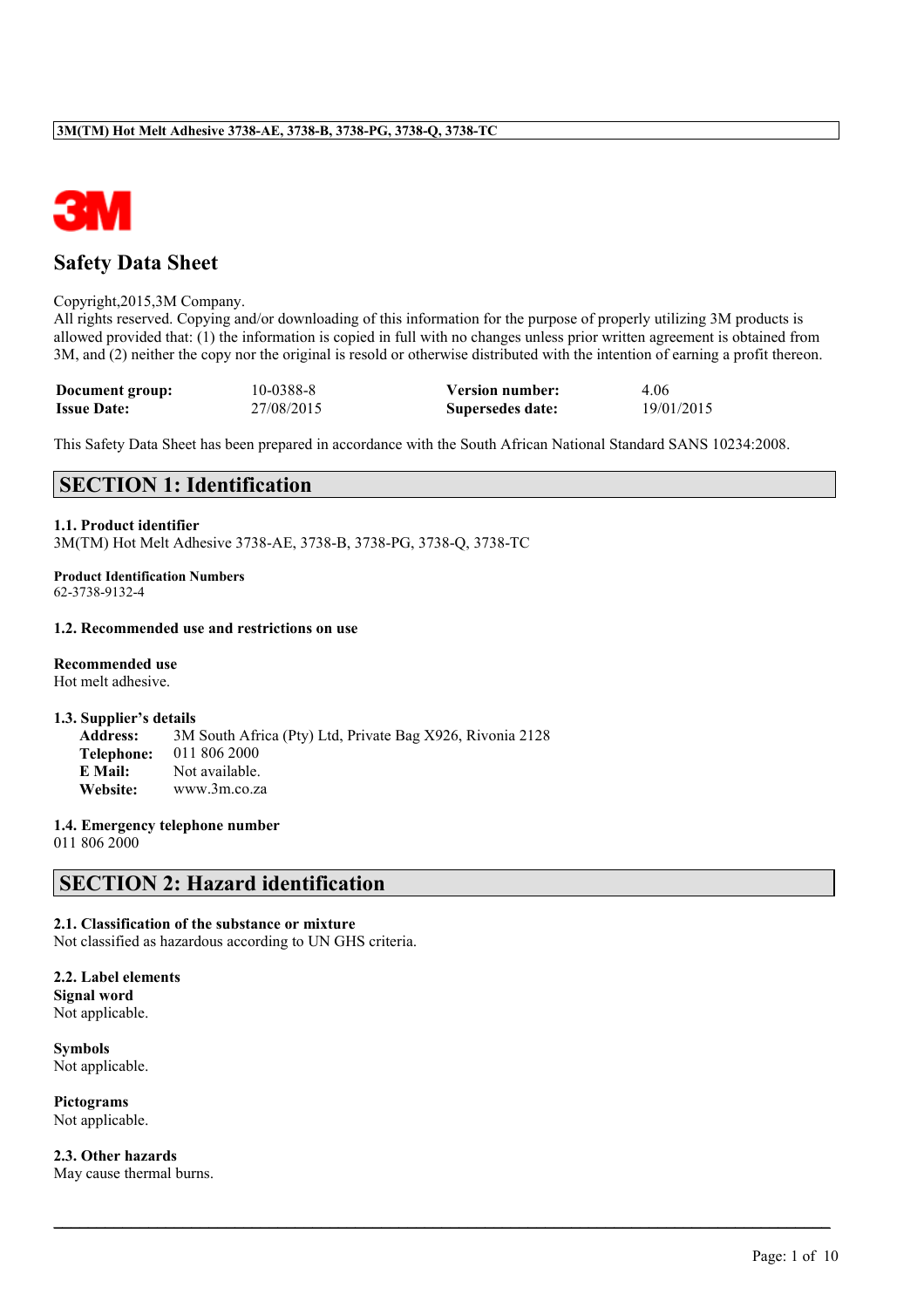# **SECTION 3: Composition/information on ingredients**

This material is a mixture.

| Ingredient                                                                    | <b>CAS Nbr</b>      | $%$ by Wt |
|-------------------------------------------------------------------------------|---------------------|-----------|
| Ethene, vinyl acetate copolymer                                               | 24937-78-8          | $50 - 70$ |
| Naphtha, light steam-cracked aromatic,<br>piperylene concentrate, polymerised | 68478-07-9          | $20 - 30$ |
| Synthetic Rosin Resin (NJTS Reg. No.<br>04499600-7068)                        | <b>Trade Secret</b> | $5 - 15$  |
| Paraffin Wax                                                                  | 8002-74-2           | $-5$      |

# **SECTION 4: First aid measures**

#### **4.1. Description of first aid measures**

#### **Inhalation**

Remove person to fresh air. If you feel unwell, get medical attention.

#### **Skin contact**

Immediately flush skin with large amounts of cold water for at least 15 minutes. DO NOT ATTEMPT TO REMOVE MOLTEN MATERIAL. Cover affected area with a clean dressing. Get immediate medical attention.

#### **Eye contact**

Immediately flush eyes with large amounts of water for at least 15 minutes. DO NOT ATTEMPT TO REMOVE MOLTEN MATERIAL. Get immediate medical attention.

 $\mathcal{L}_\mathcal{L} = \mathcal{L}_\mathcal{L} = \mathcal{L}_\mathcal{L} = \mathcal{L}_\mathcal{L} = \mathcal{L}_\mathcal{L} = \mathcal{L}_\mathcal{L} = \mathcal{L}_\mathcal{L} = \mathcal{L}_\mathcal{L} = \mathcal{L}_\mathcal{L} = \mathcal{L}_\mathcal{L} = \mathcal{L}_\mathcal{L} = \mathcal{L}_\mathcal{L} = \mathcal{L}_\mathcal{L} = \mathcal{L}_\mathcal{L} = \mathcal{L}_\mathcal{L} = \mathcal{L}_\mathcal{L} = \mathcal{L}_\mathcal{L}$ 

#### **If swallowed**

No need for first aid is anticipated.

## **4.2. Most important symptoms and effects, both acute and delayed**

See Section 11.1 Information on toxicological effects

#### **4.3. Indication of any immediate medical attention and special treatment required** Not applicable

# **SECTION 5: Fire-fighting measures**

## **5.1. Suitable extinguishing media**

In case of fire: Use a carbon dioxide or dry chemical extinguisher to extinguish.

# **5.2. Special hazards arising from the substance or mixture**

None inherent in this product.

## **Hazardous Decomposition or By-Products**

| <b>Substance</b> |  |
|------------------|--|
| Carbon monoxide. |  |
| Carbon dioxide.  |  |

**Condition** During combustion. During combustion.

#### **5.3. Special protective actions for fire-fighters**

No special protective actions for fire-fighters are anticipated.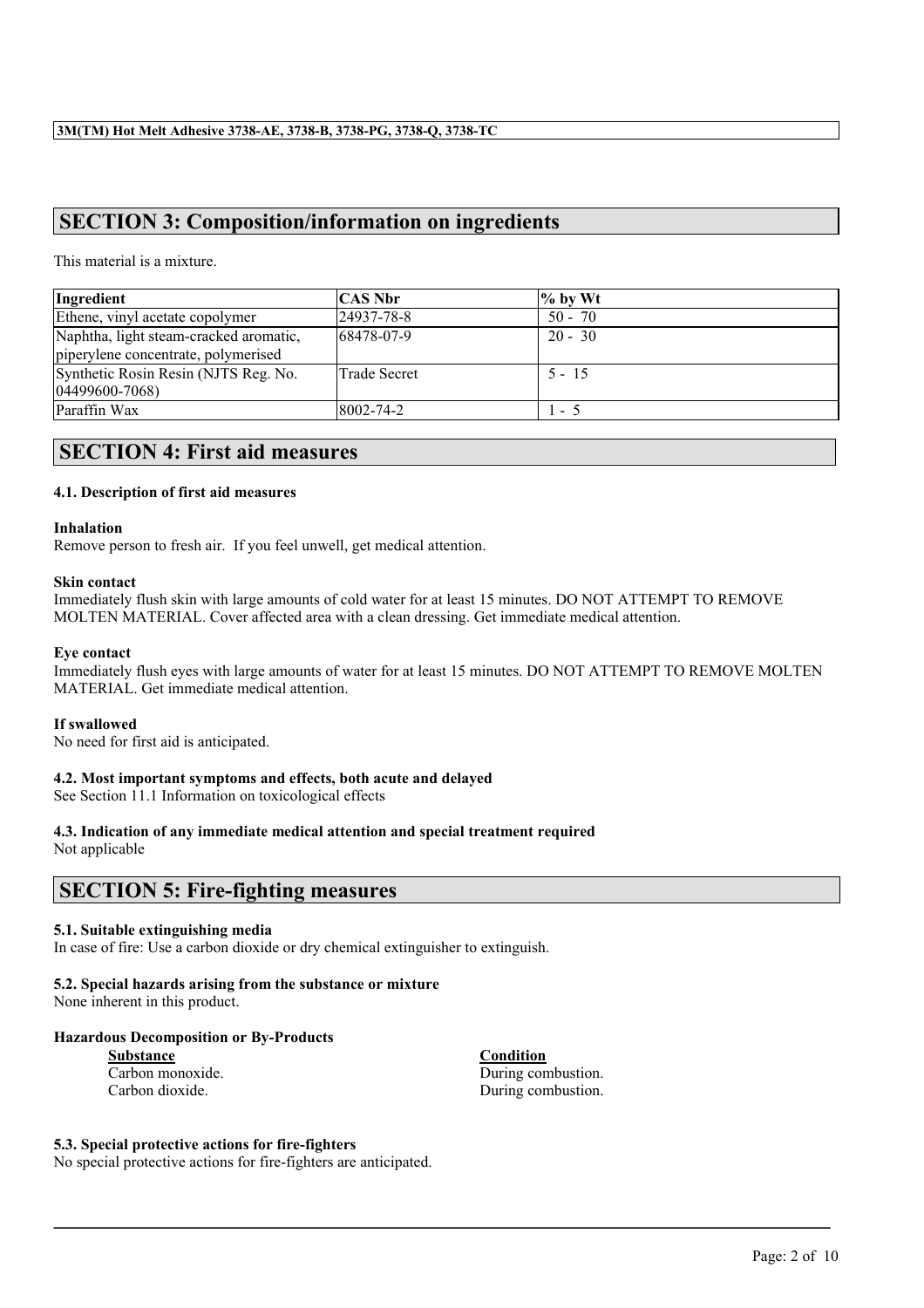# **SECTION 6: Accidental release measures**

## **6.1. Personal precautions, protective equipment and emergency procedures**

Ventilate the area with fresh air. Observe precautions from other sections.

#### **6.2. Environmental precautions**

Avoid release to the environment.

## **6.3. Methods and material for containment and cleaning up**

Collect as much of the spilled material as possible. Place in a closed container approved for transportation by appropriate authorities. Clean up residue. Seal the container. Dispose of collected material as soon as possible.

# **SECTION 7: Handling and storage**

#### **7.1. Precautions for safe handling**

Avoid skin contact with hot material. For industrial or professional use only. Avoid contact with oxidising agents (eg. chlorine, chromic acid etc.)

#### **7.2. Conditions for safe storage including any incompatibilities**

Store away from oxidising agents.

# **SECTION 8: Exposure controls/personal protection**

#### **8.1 Control parameters**

#### **Occupational exposure limits**

If a component is disclosed in section 3 but does not appear in the table below, an occupational exposure limit is not available for the component.

| Ingredient   | <b>CAS Nbr</b> | Agency                      | Limit type                                                                                                              | <b>Additional comments</b> |
|--------------|----------------|-----------------------------|-------------------------------------------------------------------------------------------------------------------------|----------------------------|
| Paraffin Wax | 8002-74-2      | <b>ACGIH</b>                | TWA(as fume): $2 \text{ mg/m}$ 3                                                                                        |                            |
| Paraffin Wax | 8002-74-2      | South Africa<br><b>RELS</b> | $\text{TWA}\left(\text{as fume}\right)\left(\text{8 hours}\right):2$<br>$mg/m3$ ; STEL(as fume)(15)<br>minutes):6 mg/m3 |                            |

ACGIH : American Conference of Governmental Industrial Hygienists

AIHA : American Industrial Hygiene Association

CMRG : Chemical Manufacturer's Recommended Guidelines

South Africa CLs : South Africa. Control Limits. Regulations for Hazardous Chemical Substances, Table 1

South Africa RELs : South Africa. Recommended Exposure Limits (RELs) Regulations for Hazardous Chemical Substances, Table 2

TWA: Time-Weighted-Average

STEL: Short Term Exposure Limit

CEIL: Ceiling

#### **8.2. Exposure controls**

#### **8.2.1. Engineering controls**

Use general dilution ventilation and/or local exhaust ventilation to control airborne exposures to below relevant Exposure Limits and/or control dust/fume/gas/mist/vapours/spray. If ventilation is not adequate, use respiratory protection equipment.

## **8.2.2. Personal protective equipment (PPE)**

#### **Eye/face protection**

Select and use eye/face protection to prevent contact based on the results of an exposure assessment. The following eye/face protection(s) are recommended: Full face shield.

 $\mathcal{L}_\mathcal{L} = \mathcal{L}_\mathcal{L} = \mathcal{L}_\mathcal{L} = \mathcal{L}_\mathcal{L} = \mathcal{L}_\mathcal{L} = \mathcal{L}_\mathcal{L} = \mathcal{L}_\mathcal{L} = \mathcal{L}_\mathcal{L} = \mathcal{L}_\mathcal{L} = \mathcal{L}_\mathcal{L} = \mathcal{L}_\mathcal{L} = \mathcal{L}_\mathcal{L} = \mathcal{L}_\mathcal{L} = \mathcal{L}_\mathcal{L} = \mathcal{L}_\mathcal{L} = \mathcal{L}_\mathcal{L} = \mathcal{L}_\mathcal{L}$ 

Indirect vented goggles.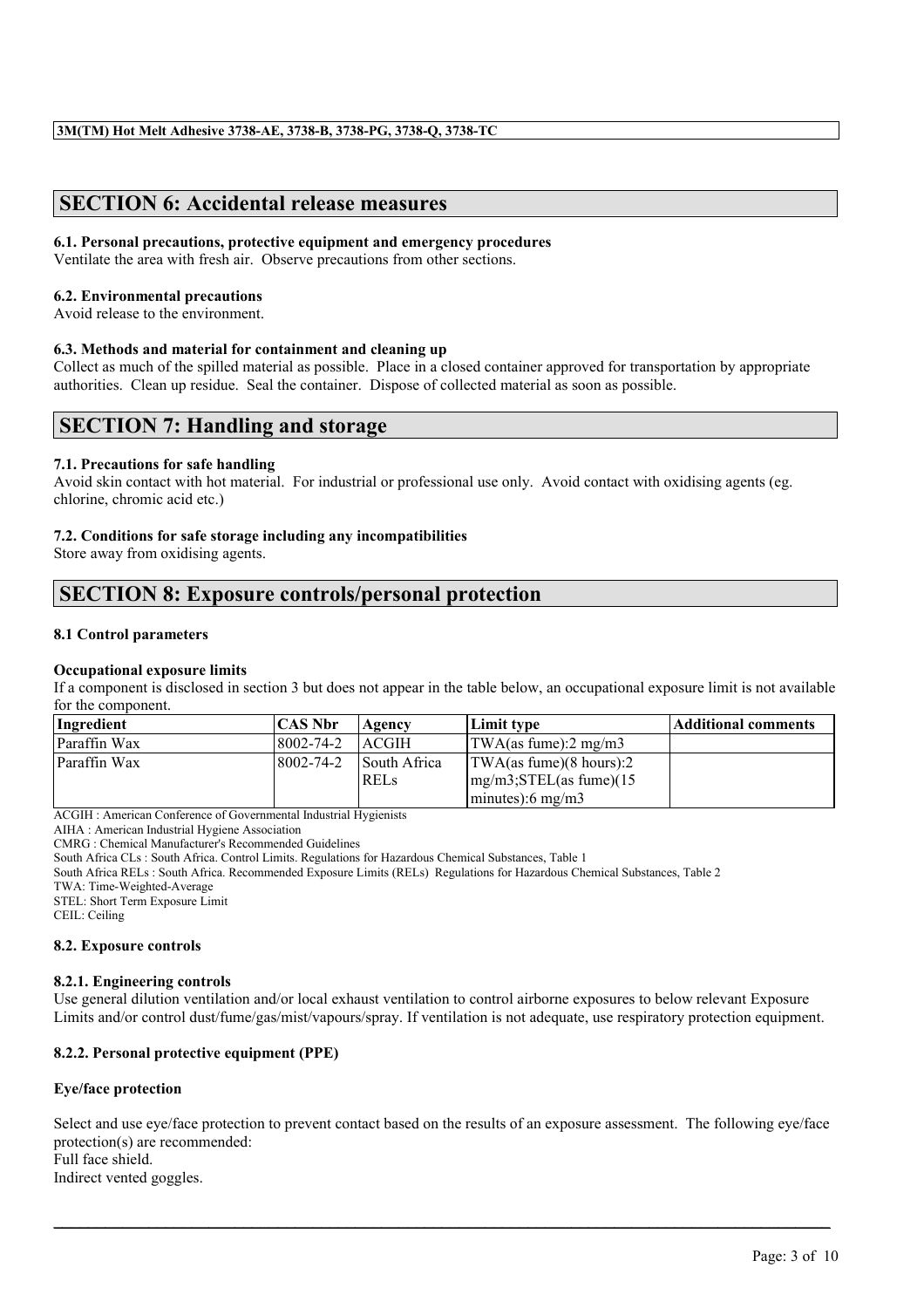#### **Skin/hand protection**

No chemical protective gloves are required.

### **Respiratory protection**

None required.

#### **Thermal hazards**

Wear heat insulating gloves when handling hot material to prevent thermal burns.

# **SECTION 9: Physical and chemical properties**

# **9.1. Information on basic physical and chemical properties**

| <b>Physical state</b>                             | Solid.                                                                      |  |  |  |  |
|---------------------------------------------------|-----------------------------------------------------------------------------|--|--|--|--|
| <b>Specific Physical Form:</b>                    | Waxy Solid                                                                  |  |  |  |  |
| Appearance/Odour                                  | medium tan, solid adhesive in rods, odourless. (Molten state:               |  |  |  |  |
|                                                   | resinous odour.)                                                            |  |  |  |  |
| <b>Odour threshold</b>                            | No data available.                                                          |  |  |  |  |
| pН                                                | No data available.                                                          |  |  |  |  |
| <b>Melting point/Freezing point</b>               | No data available.                                                          |  |  |  |  |
| Boiling point/Initial boiling point/Boiling range | Not applicable.                                                             |  |  |  |  |
| <b>Flash point</b>                                | 287.8<br>Test<br><i>Method:</i> Cleveland<br>$\rm ^{o}C$<br>Open<br>$Cup$ ] |  |  |  |  |
|                                                   | [Details:Conditions: ASTM D-92-72]                                          |  |  |  |  |
| <b>Evaporation rate</b>                           | Not applicable.                                                             |  |  |  |  |
| <b>Flammability (solid, gas)</b>                  | Not classified                                                              |  |  |  |  |
| <b>Flammable Limits(LEL)</b>                      | Not applicable.                                                             |  |  |  |  |
| <b>Flammable Limits(UEL)</b>                      | Not applicable.                                                             |  |  |  |  |
| Vapour pressure                                   | Not applicable.                                                             |  |  |  |  |
| <b>Vapour density</b>                             | Not applicable.                                                             |  |  |  |  |
| <b>Density</b>                                    | $0.95$ g/cm3                                                                |  |  |  |  |
| <b>Relative density</b>                           | 0.95 [Ref Std: WATER=1]                                                     |  |  |  |  |
| <b>Water solubility</b>                           | Nil                                                                         |  |  |  |  |
| Solubility- non-water                             | No data available.                                                          |  |  |  |  |
| <b>Partition coefficient: n-octanol/water</b>     | No data available.                                                          |  |  |  |  |
| <b>Autoignition temperature</b>                   | 428.3 °C                                                                    |  |  |  |  |
| <b>Decomposition temperature</b>                  | No data available.                                                          |  |  |  |  |
| <b>Viscosity</b>                                  | Not applicable.                                                             |  |  |  |  |
| Volatile organic compounds (VOC)                  | 0 g/l [Test Method: calculated SCAQMD rule 443.1]                           |  |  |  |  |
| VOC less H2O & exempt solvents                    | 0 g/l [Test Method: calculated SCAQMD rule 443.1]                           |  |  |  |  |
| <b>Solids content</b>                             | $100\%$                                                                     |  |  |  |  |
|                                                   |                                                                             |  |  |  |  |

# **SECTION 10: Stability and reactivity**

#### **10.1 Reactivity**

This material may be reactive with certain agents under certain conditions - see the remaining headings in this section

 $\mathcal{L}_\mathcal{L} = \mathcal{L}_\mathcal{L} = \mathcal{L}_\mathcal{L} = \mathcal{L}_\mathcal{L} = \mathcal{L}_\mathcal{L} = \mathcal{L}_\mathcal{L} = \mathcal{L}_\mathcal{L} = \mathcal{L}_\mathcal{L} = \mathcal{L}_\mathcal{L} = \mathcal{L}_\mathcal{L} = \mathcal{L}_\mathcal{L} = \mathcal{L}_\mathcal{L} = \mathcal{L}_\mathcal{L} = \mathcal{L}_\mathcal{L} = \mathcal{L}_\mathcal{L} = \mathcal{L}_\mathcal{L} = \mathcal{L}_\mathcal{L}$ 

# **10.2 Chemical stability**

Stable.

## **10.3 Possibility of hazardous reactions**

Hazardous polymerisation will not occur.

# **10.4 Conditions to avoid**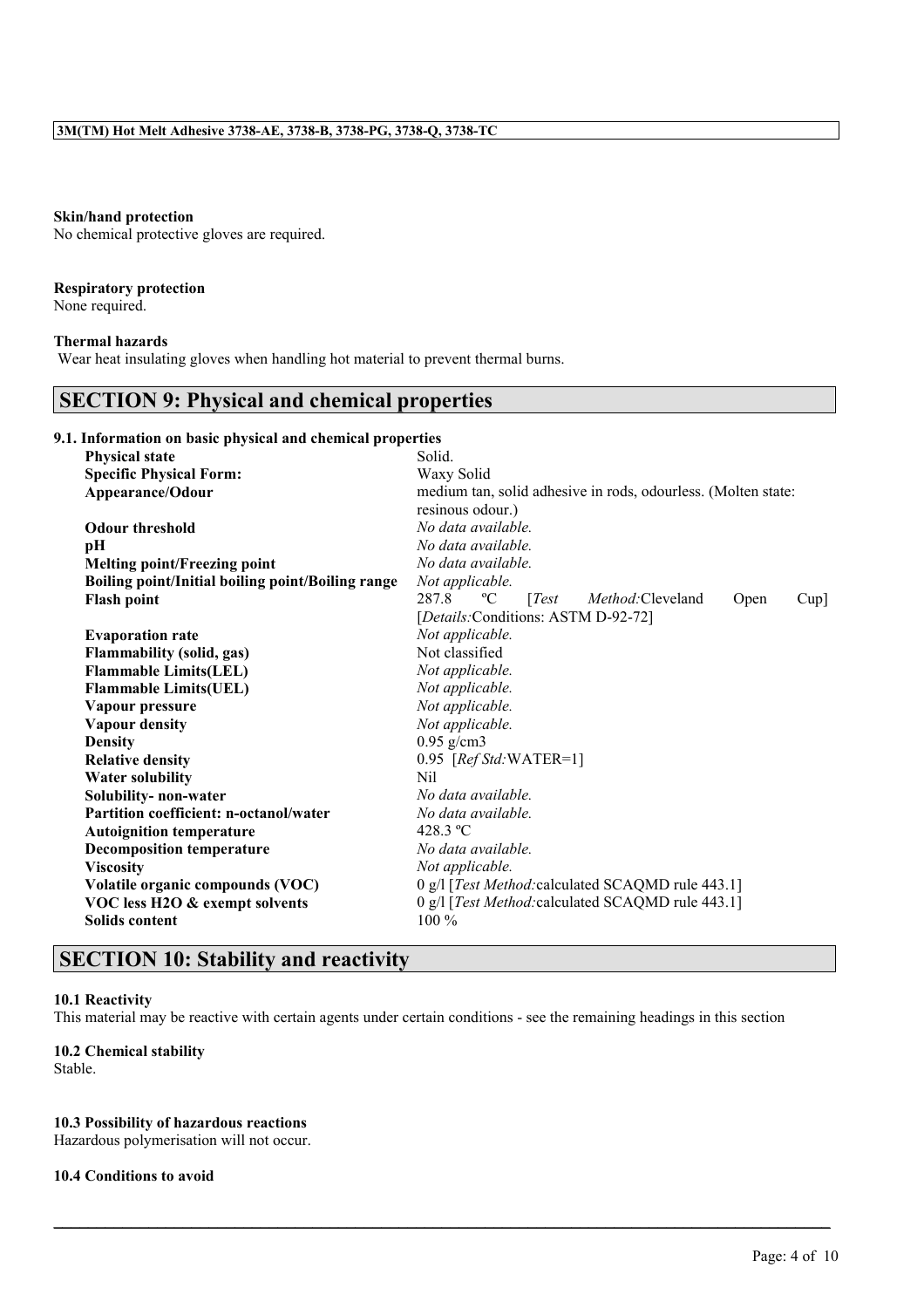None known.

# **10.5 Incompatible materials**

Strong oxidising agents.

#### **10.6 Hazardous decomposition products Substance Condition**

None known.

Refer to section 5.2 for hazardous decomposition products during combustion.

# **SECTION 11: Toxicological information**

**The information below may not be consistent with the material classification in Section 2 if specific ingredient classifications are mandated by a competent authority. In addition, toxicological data on ingredients may not be reflected in the material classification and/or the signs and symptoms of exposure, because an ingredient may be present below the threshold for labelling, an ingredient may not be available for exposure, or the data may not be relevant to the material as a whole.**

**11.1 Information on Toxicological effects**

**Signs and Symptoms of Exposure**

**Based on test data and/or information on the components, this material may produce the following health effects:**

#### **Inhalation**

No health effects are expected.

#### **Skin contact**

During heating:

Thermal burns: Signs/symptoms may include intense pain, redness and swelling, and tissue destruction. Contact with the skin during product use is not expected to result in significant irritation.

## **Eye contact**

During heating:

Thermal burns: Signs/symptoms may include severe pain, redness and swelling, and tissue destruction. Contact with the eyes during product use is not expected to result in significant irritation.

#### **Ingestion**

No known health effects.

#### **Toxicological Data**

If a component is disclosed in section 3 but does not appear in a table below, either no data are available for that endpoint or the data are not sufficient for classification.

## **Acute Toxicity**

| Name                                                                          | Route     | <b>Species</b> | Value                                            |
|-------------------------------------------------------------------------------|-----------|----------------|--------------------------------------------------|
| Overall product                                                               | Ingestion |                | No data available; calculated $ATE > 5000$ mg/kg |
| Ethene, vinyl acetate copolymer                                               | Dermal    |                | LD50 estimated to be $>$ 5 000 mg/kg             |
| Ethene, vinyl acetate copolymer                                               | Ingestion | Rat            | $LD50 > 1000$ mg/kg                              |
| Naphtha, light steam-cracked aromatic, piperylene concentrate,<br>polymerised | Dermal    | Rabbit         | $LD50 > 3160$ mg/kg                              |
| Naphtha, light steam-cracked aromatic, piperylene concentrate,<br>polymerised | Ingestion | Rat            | $LD50 > 5000$ mg/kg                              |
| Synthetic Rosin Resin (NJTS Reg. No. 04499600-7068)                           | Dermal    | Rabbit         | $LD50 > 2500$ mg/kg                              |

 $\mathcal{L}_\mathcal{L} = \mathcal{L}_\mathcal{L} = \mathcal{L}_\mathcal{L} = \mathcal{L}_\mathcal{L} = \mathcal{L}_\mathcal{L} = \mathcal{L}_\mathcal{L} = \mathcal{L}_\mathcal{L} = \mathcal{L}_\mathcal{L} = \mathcal{L}_\mathcal{L} = \mathcal{L}_\mathcal{L} = \mathcal{L}_\mathcal{L} = \mathcal{L}_\mathcal{L} = \mathcal{L}_\mathcal{L} = \mathcal{L}_\mathcal{L} = \mathcal{L}_\mathcal{L} = \mathcal{L}_\mathcal{L} = \mathcal{L}_\mathcal{L}$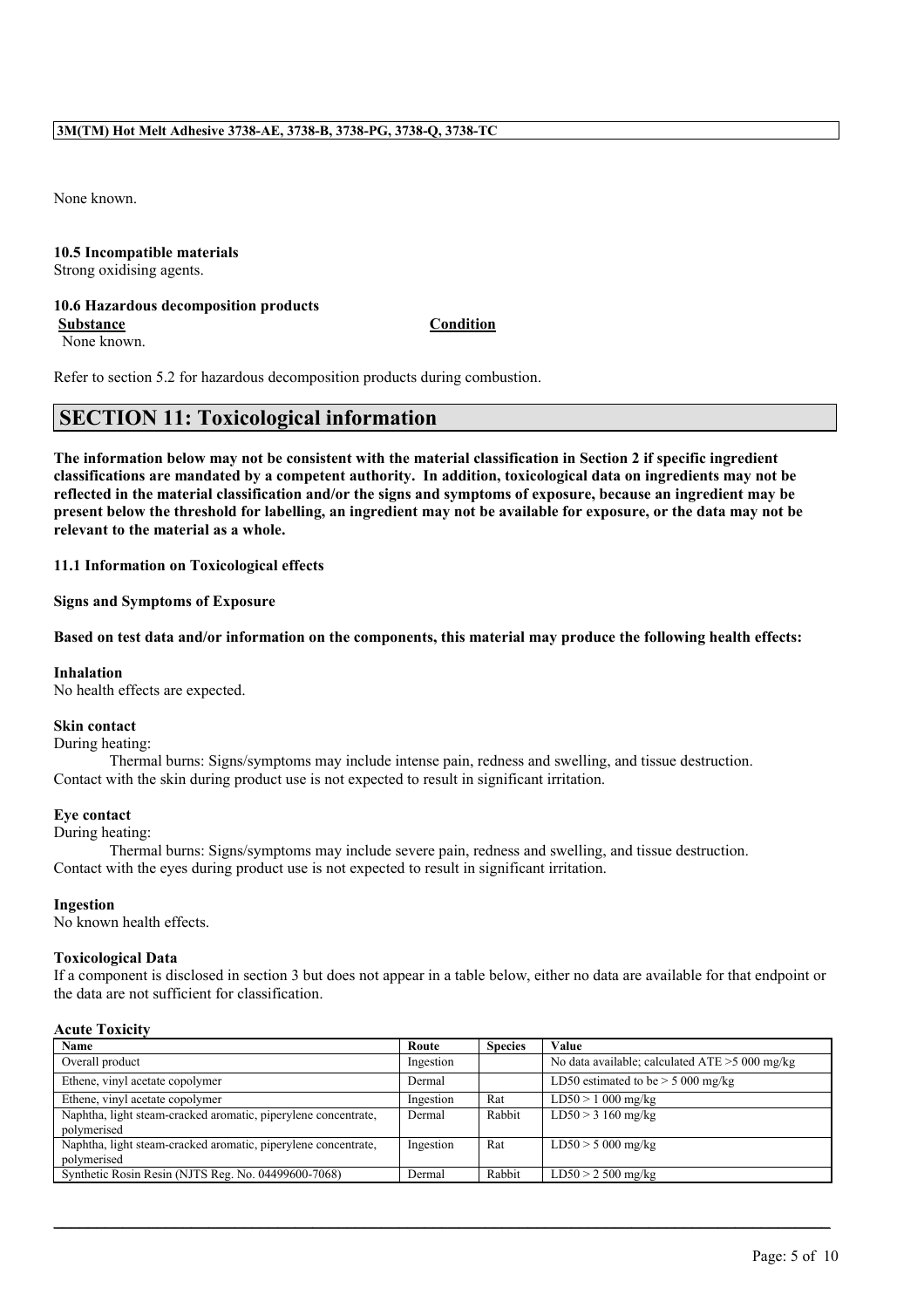## **3M(TM) Hot Melt Adhesive 3738-AE, 3738-B, 3738-PG, 3738-Q, 3738-TC**

| Synthetic Rosin Resin (NJTS Reg. No. 04499600-7068) | Ingestion | Rat    | $LD50 > 31500$ mg/kg |
|-----------------------------------------------------|-----------|--------|----------------------|
| Paraffin Wax                                        | Dermal    | Rabbit | $LD50 > 5000$ mg/kg  |
| Paraffin Wax                                        | Ingestion | Rat    | $LD50 > 5000$ mg/kg  |
| $\overline{a}$                                      |           |        |                      |

 $ATE = acute$  toxicity estimate

## **Skin Corrosion/Irritation**

| Name                                                                       | <b>Species</b>               | Value                     |
|----------------------------------------------------------------------------|------------------------------|---------------------------|
|                                                                            |                              |                           |
| Ethene, vinyl acetate copolymer                                            | Professio<br>nal<br>judgemen | No significant irritation |
| Naphtha, light steam-cracked aromatic, piperylene concentrate, polymerised | similar<br>compoun<br>ds     | No significant irritation |
| Synthetic Rosin Resin (NJTS Reg. No. 04499600-7068)                        | Rabbit                       | Minimal irritation        |

#### **Serious Eye Damage/Irritation**

| Name                                                                       | <b>Species</b> | Value                     |
|----------------------------------------------------------------------------|----------------|---------------------------|
|                                                                            |                |                           |
| Ethene, vinyl acetate copolymer                                            | Professio      | No significant irritation |
|                                                                            | nal            |                           |
|                                                                            | judgemen       |                           |
|                                                                            |                |                           |
| Naphtha, light steam-cracked aromatic, piperylene concentrate, polymerised | similar        | Mild irritant             |
|                                                                            | compoun        |                           |
|                                                                            | ds             |                           |
| Synthetic Rosin Resin (NJTS Reg. No. 04499600-7068)                        | Rabbit         | Moderate irritant         |

## **Skin Sensitisation**

| Name                                                | <b>Species</b> | Value           |
|-----------------------------------------------------|----------------|-----------------|
| Synthetic Rosin Resin (NJTS Reg. No. 04499600-7068) | Guinea         | Not sensitizing |
|                                                     | pig            |                 |

#### **Respiratory Sensitisation**

For the component/components, either no data are currently available or the data are not sufficient for classification.

#### **Germ Cell Mutagenicity**

For the component/components, either no data are currently available or the data are not sufficient for classification.

#### **Carcinogenicity**

| Name                                                                                  | -<br>Route | Species | ⁄ alue              |
|---------------------------------------------------------------------------------------|------------|---------|---------------------|
| 04499600-7068<br>uthet.<br><b>Rosin</b><br>Resin<br>$\mathbf{N}$<br>Ke2<br>N6.<br>. . | Ingestion  | - Rat   | carcinogenic<br>Not |

#### **Reproductive Toxicity**

### **Reproductive and/or Developmental Effects**

For the component/components, either no data are currently available or the data are not sufficient for classification.

### **Target Organ(s)**

#### **Specific Target Organ Toxicity - single exposure**

For the component/components, either no data are currently available or the data are not sufficient for classification.

### **Specific Target Organ Toxicity - repeated exposure**

| Name                  | Route     | Target Organ(s) | Value                             | <b>Species</b> | <b>Test result</b> | Exposure        |
|-----------------------|-----------|-----------------|-----------------------------------|----------------|--------------------|-----------------|
|                       |           |                 |                                   |                |                    | <b>Duration</b> |
| Ethene, vinyl acetate | Ingestion | liver           | Some positive data exist, but the | Rat            | <b>NOAEL</b>       | 90 days         |
| copolymer             |           |                 | data are not sufficient for       |                | 4 0 0 0            |                 |
|                       |           |                 | classification                    |                | mg/kg/day          |                 |

 $\mathcal{L}_\mathcal{L} = \mathcal{L}_\mathcal{L} = \mathcal{L}_\mathcal{L} = \mathcal{L}_\mathcal{L} = \mathcal{L}_\mathcal{L} = \mathcal{L}_\mathcal{L} = \mathcal{L}_\mathcal{L} = \mathcal{L}_\mathcal{L} = \mathcal{L}_\mathcal{L} = \mathcal{L}_\mathcal{L} = \mathcal{L}_\mathcal{L} = \mathcal{L}_\mathcal{L} = \mathcal{L}_\mathcal{L} = \mathcal{L}_\mathcal{L} = \mathcal{L}_\mathcal{L} = \mathcal{L}_\mathcal{L} = \mathcal{L}_\mathcal{L}$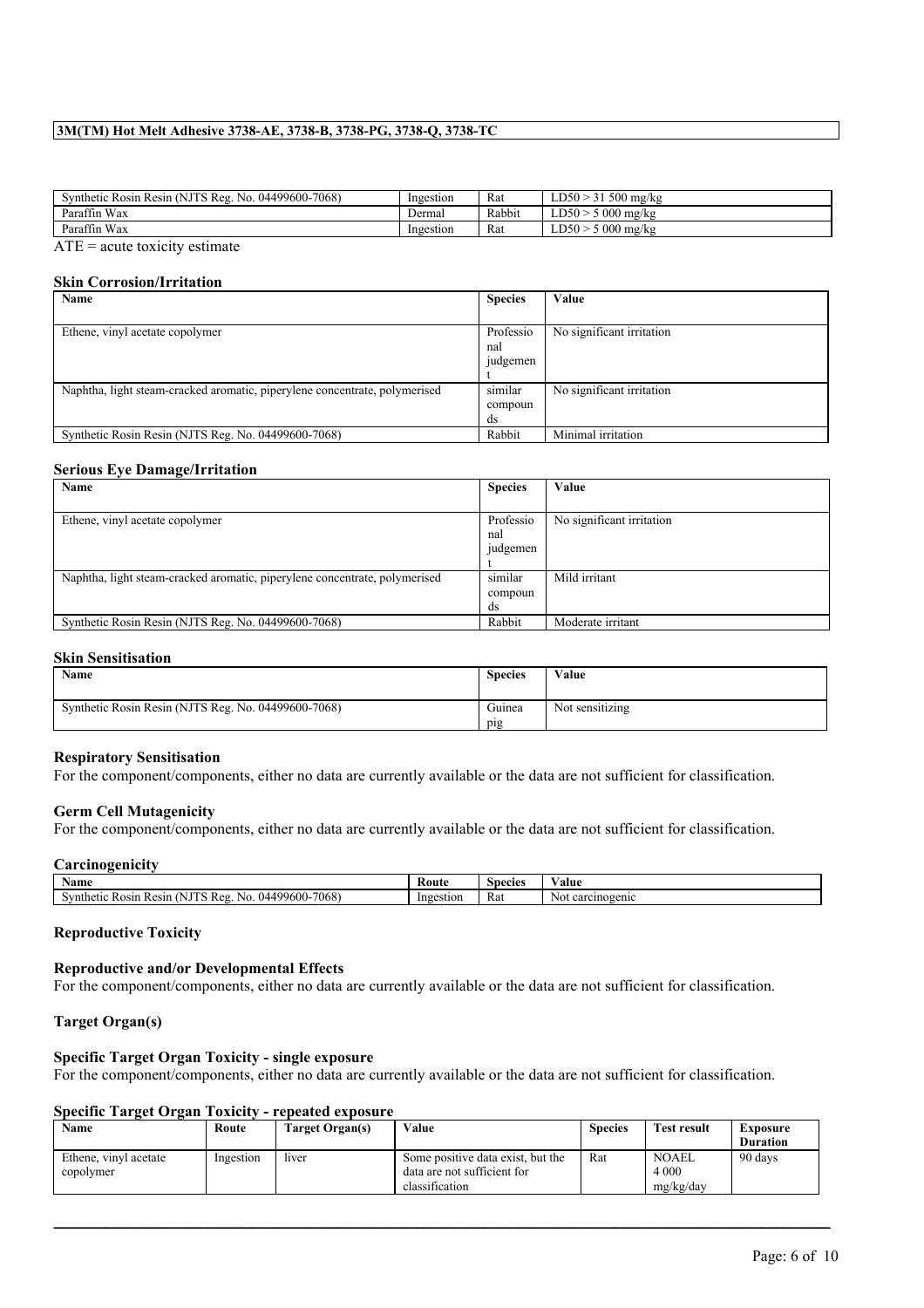# **3M(TM) Hot Melt Adhesive 3738-AE, 3738-B, 3738-PG, 3738-Q, 3738-TC**

| Synthetic Rosin Resin<br>(NJTS Reg. No.<br>04499600-7068) | Ingestion | hematopoietic<br>system   liver  <br>kidney and/or<br>bladder                                               | Some positive data exist, but the<br>data are not sufficient for<br>classification | Rat | <b>NOAEL</b><br>1 000<br>mg/kg/day | 90 days |
|-----------------------------------------------------------|-----------|-------------------------------------------------------------------------------------------------------------|------------------------------------------------------------------------------------|-----|------------------------------------|---------|
| Synthetic Rosin Resin<br>(NJTS Reg. No.<br>04499600-7068) | Ingestion | heart   endocrine<br>system   bone<br>$marrow$   immune<br>system   nervous<br>system respiratory<br>system | All data are negative                                                              | Rat | NOAEL<br>1 000<br>mg/kg/day        | 90 days |

## **Aspiration Hazard**

For the component/components, either no data are currently available or the data are not sufficient for classification.

**Please contact the address or phone number listed on the first page of the SDS for additional toxicological information on this material and/or its components.**

# **SECTION 12: Ecological information**

**The information below may not be consistent with the material classification in Section 2 if specific ingredient classifications are mandated by a competent authority. Additional information leading to material classification in Section 2 is available upon request. In addition, environmental fate and effects data on ingredients may not be reflected in this section because an ingredient is present below the threshold for labelling, an ingredient is not expected to be available for exposure, or the data is considered not relevant to the material as a whole.**

## **12.1. Toxicity**

# **Acute aquatic hazard:**

Not acutely toxic to aquatic life by GHS criteria.

## **Chronic aquatic hazard:**

Not chronically toxic to aquatic life by GHS criteria.

No product test data available.

| <b>Material</b>                                                               | <b>CAS Nbr</b> | Organism      | <b>Type</b>                                  | <b>Exposure</b> | <b>Test endpoint</b> | <b>Test result</b>  |
|-------------------------------------------------------------------------------|----------------|---------------|----------------------------------------------|-----------------|----------------------|---------------------|
| Synthetic Rosin Trade Secret<br>Resin (NJTS<br>Reg. No.<br>04499600-<br>7068) |                | Zebra Fish    | Experimental                                 | 96 hours        | LC50                 | $5 \text{ mg/l}$    |
| Synthetic Rosin Trade Secret<br>Resin (NJTS<br>Reg. No.<br>04499600-<br>7068) |                | Green Algae   | Experimental                                 | 72 hours        | EC <sub>50</sub>     | $>=18 \text{ mg}/1$ |
| Synthetic Rosin Trade Secret<br>Resin (NJTS<br>Reg. No.<br>04499600-<br>7068) |                | Water flea    | Experimental                                 | 48 hours        | EC <sub>50</sub>     | 76 mg/l             |
| Paraffin Wax                                                                  | 8002-74-2      | Water flea    | Experimental                                 | 48 hours        | EC <sub>50</sub>     | $>10000$ mg/l       |
| Paraffin Wax                                                                  | 8002-74-2      | Rainbow trout | Experimental                                 | 96 hours        | LC50                 | $>1000$ mg/l        |
| Paraffin Wax                                                                  | 8002-74-2      | Green algae   | Experimental                                 | 96 hours        | EC <sub>50</sub>     | $>1000$ mg/l        |
| Ethene, vinyl<br>acetate<br>copolymer                                         | 24937-78-8     |               | Data not<br>available or<br>insufficient for |                 |                      |                     |

 $\mathcal{L}_\mathcal{L} = \mathcal{L}_\mathcal{L} = \mathcal{L}_\mathcal{L} = \mathcal{L}_\mathcal{L} = \mathcal{L}_\mathcal{L} = \mathcal{L}_\mathcal{L} = \mathcal{L}_\mathcal{L} = \mathcal{L}_\mathcal{L} = \mathcal{L}_\mathcal{L} = \mathcal{L}_\mathcal{L} = \mathcal{L}_\mathcal{L} = \mathcal{L}_\mathcal{L} = \mathcal{L}_\mathcal{L} = \mathcal{L}_\mathcal{L} = \mathcal{L}_\mathcal{L} = \mathcal{L}_\mathcal{L} = \mathcal{L}_\mathcal{L}$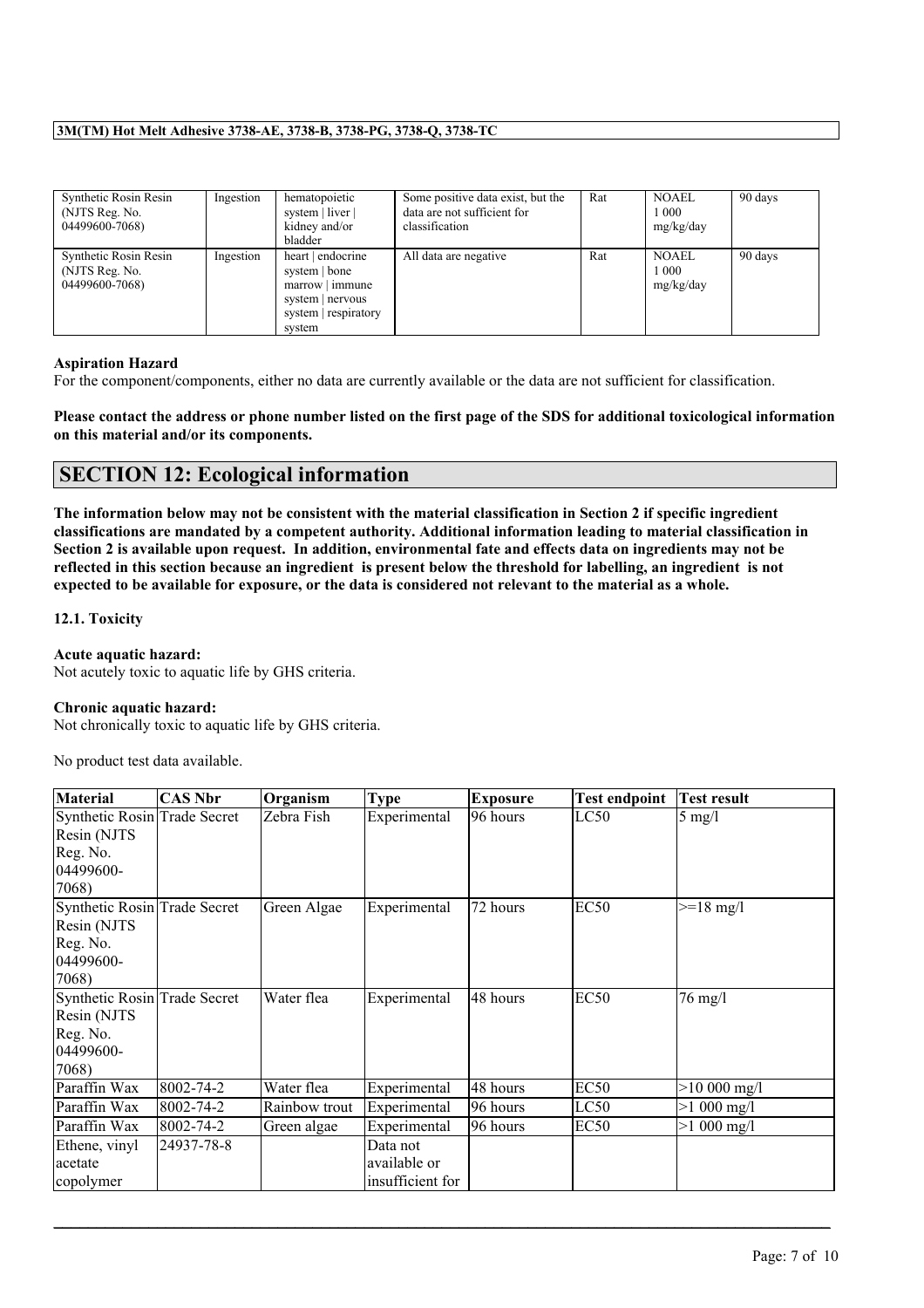# **3M(TM) Hot Melt Adhesive 3738-AE, 3738-B, 3738-PG, 3738-Q, 3738-TC**

|                           |  | classification   |  |  |
|---------------------------|--|------------------|--|--|
| Naphtha, light 68478-07-9 |  | Data not         |  |  |
| steam-cracked             |  | available or     |  |  |
| aromatic.                 |  | insufficient for |  |  |
| piperylene                |  | classification   |  |  |
| concentrate.              |  |                  |  |  |
| polymerised               |  |                  |  |  |

# **12.2. Persistence and degradability**

| <b>Material</b>                                                                           | <b>CAS Nbr</b> | <b>Test type</b>                                               | <b>Duration</b> | <b>Study Type</b> | <b>Test result</b> | Protocol                                         |
|-------------------------------------------------------------------------------------------|----------------|----------------------------------------------------------------|-----------------|-------------------|--------------------|--------------------------------------------------|
| Ethene, vinyl<br>acetate<br>copolymer                                                     | 24937-78-8     | Data not<br>available or<br>insufficient for<br>classification | N/A             | N/A               | N/A                | N/A                                              |
| Naphtha, light<br>steam-cracked<br>aromatic,<br>piperylene<br>concentrate,<br>polymerised | 68478-07-9     | Data not<br>available or<br>insufficient for<br>classification | N/A             | N/A               | N/A                | N/A                                              |
| Paraffin Wax                                                                              | 8002-74-2      | Estimated<br>Biodegradation                                    | 28 days         | <b>BOD</b>        | $40\%$ weight      | <b>OECD 301F -</b><br>Manometric<br>respirometry |
| Synthetic Rosin Trade Secret<br>Resin (NJTS<br>Reg. No.<br>04499600-<br>7068)             |                | Experimental<br>Biodegradation                                 | 29 days         | CO2 evolution     | $0.95\%$ weight    | OECD 301B - Modified<br>sturm or CO <sub>2</sub> |

# **12.3 : Bioaccumulative potential**

| <b>Material</b>                                                                           | <b>CAS Nbr</b> | <b>Test type</b>                                               | <b>Duration</b> | <b>Study Type</b>              | <b>Test result</b> | <b>Protocol</b>                                       |
|-------------------------------------------------------------------------------------------|----------------|----------------------------------------------------------------|-----------------|--------------------------------|--------------------|-------------------------------------------------------|
| Naphtha, light<br>steam-cracked<br>aromatic,<br>piperylene<br>concentrate,<br>polymerised | 68478-07-9     | Data not<br>available or<br>insufficient for<br>classification | N/A             | N/A                            | N/A                | N/A                                                   |
| Ethene, vinyl<br>acetate<br>copolymer                                                     | 24937-78-8     | Data not<br>available or<br>insufficient for<br>classification | N/A             | N/A                            | N/A                | N/A                                                   |
| Synthetic Rosin Trade Secret<br>Resin (NJTS<br>Reg. No.<br>04499600-<br>7068)             |                | Experimental<br><b>BCF</b> - Rainbow<br>Tr                     | 10 days         | Bioaccumulatio 220<br>n factor |                    | Other methods                                         |
| Paraffin Wax                                                                              | 8002-74-2      | Estimated<br><b>Bioconcentrati</b><br>on                       |                 | Log Kow                        | 10.2               | Estimated: Octanol-<br>water partition<br>coefficient |

 $\mathcal{L}_\mathcal{L} = \mathcal{L}_\mathcal{L} = \mathcal{L}_\mathcal{L} = \mathcal{L}_\mathcal{L} = \mathcal{L}_\mathcal{L} = \mathcal{L}_\mathcal{L} = \mathcal{L}_\mathcal{L} = \mathcal{L}_\mathcal{L} = \mathcal{L}_\mathcal{L} = \mathcal{L}_\mathcal{L} = \mathcal{L}_\mathcal{L} = \mathcal{L}_\mathcal{L} = \mathcal{L}_\mathcal{L} = \mathcal{L}_\mathcal{L} = \mathcal{L}_\mathcal{L} = \mathcal{L}_\mathcal{L} = \mathcal{L}_\mathcal{L}$ 

# **12.4. Mobility in soil**

Please contact manufacturer for more details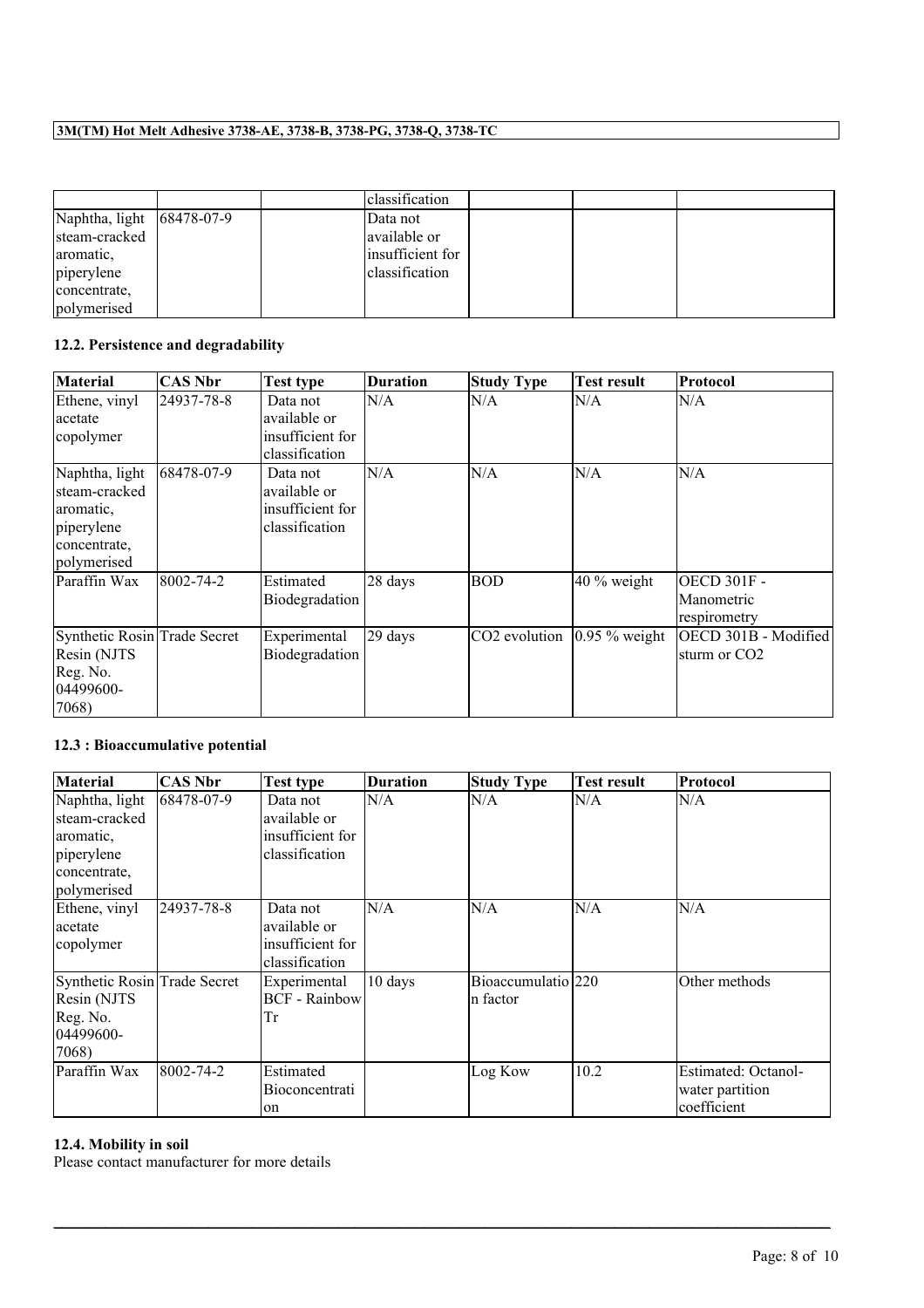## **12.5 Other adverse effects**

No information available.

# **SECTION 13: Disposal considerations**

## **13.1. Disposal methods**

Product must only be disposed of by an authorized/permitted waste disposal contractor or incinerated in an industrial or commercial facility in the presence of a combustible material.

# **SECTION 14: Transport Information**

Compliance is required to South African Transport Information Road Traffic Act & Regulations and Railroad regulations, IATA Standards for airfreight and Maritime standards for ocean freight.

# **SECTION 15: Regulatory information**

## **15.1. Safety, health and environmental regulations/legislation specific for the substance or mixture**

## **Global inventory status**

Contact 3M for more information. The components of this material are in compliance with the China "Measures on Environmental Management of New Chemical Substance". Certain restrictions may apply. Contact the selling division for additional information. The components of this material are in compliance with the provisions of the Korean Toxic Chemical Control Law. Certain restrictions may apply. Contact the selling division for additional information. The components of this material are in compliance with the provisions of Australia National Industrial Chemical Notification and Assessment Scheme (NICNAS). Certain restrictions may apply. Contact the selling division for additional information. The components of this product are in compliance with the new substance notification requirements of CEPA. The components of this product are in compliance with the chemical notification requirements of TSCA.

 $\mathcal{L}_\mathcal{L} = \mathcal{L}_\mathcal{L} = \mathcal{L}_\mathcal{L} = \mathcal{L}_\mathcal{L} = \mathcal{L}_\mathcal{L} = \mathcal{L}_\mathcal{L} = \mathcal{L}_\mathcal{L} = \mathcal{L}_\mathcal{L} = \mathcal{L}_\mathcal{L} = \mathcal{L}_\mathcal{L} = \mathcal{L}_\mathcal{L} = \mathcal{L}_\mathcal{L} = \mathcal{L}_\mathcal{L} = \mathcal{L}_\mathcal{L} = \mathcal{L}_\mathcal{L} = \mathcal{L}_\mathcal{L} = \mathcal{L}_\mathcal{L}$ 

# **SECTION 16: Other information**

## **Revision information:**

- Label: GHS Classification information was modified.
- Label: GHS Environmental Hazard Statements information was deleted.
- Label: GHS Precautionary Disposal information was deleted.
- Label: Graphic information was added.
- Label: Signal Word information was added.
- Label: Symbol information was added.
- Section 2: Ingredient table information was modified.
- Section 7: Precautions safe handling information information was modified.
- Section 11: Acute Toxicity table information was modified.
- Section 11: Carcinogenicity Table information was modified.
- Section 11: Reproductive and/or Developmental Effects text information was deleted.
- Section 11: Reproductive Toxicity Table information was deleted.
- Section 11: Serious Eye Damage/Irritation Table information was modified.
- Section 11: Skin Corrosion/Irritation Table information was modified.
- Section 11: Skin Sensitization Table information was modified.
- Section 11: Specific Target Organ Toxicity single exposure text information was added.
- Section 11: Target Organs Repeated Table information was modified.
- Section 12: Acute aquatic hazard information information was modified.
- Section 12: Chronic aquatic hazard information information was modified.
- Section 12: Component ecotoxicity information information was modified.
- Section 12: Persistence and Degradability information information was modified.
- Section 12:Bioccumulative potential information information was modified.